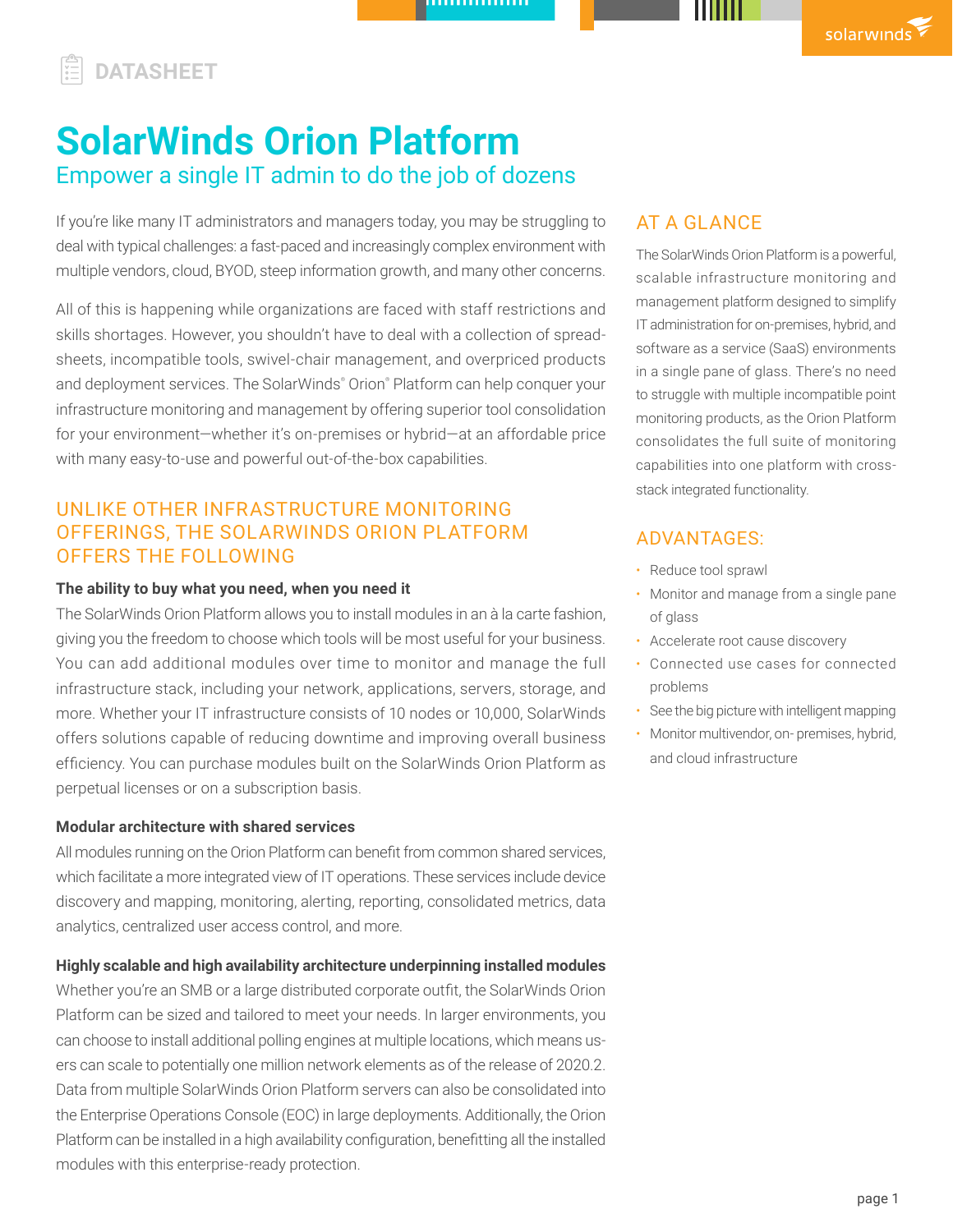## **Easy to deploy, upgrade, and use**

The Orion Platform offers several deployment possibilities: it can be installed on-premises, in the cloud (Microsoft® Azure® and AWS® ), or in a hybrid fashion. The initial SolarWinds Orion Platform installation usually takes less than an hour. As such, the installation is wizard-driven and intended to be easy. Unlike other platforms, it doesn't require time-intensive and expensive services to install. Many of the Orion Platform modules come with a rich set of out-of-the-box capabilities.

## WHY HAS THE SOLARWINDS ORION PLATFORM BEEN A CONSISTENT MARKET LEADER IN INFRASTRUCTURE MONITORING?

If you're fortunate enough to have a team of specialists and a lot of time to monitor and manage your IT infrastructure and solve hard problems, that's great. But for many, this isn't the case. This is where the SolarWinds Orion Platform can help. Having a comprehensive set of products capable of monitoring multivendor devices across the whole stack—from the application to the storage array, whether they're on-premises or in the cloud—and putting all this in a single pane of glass is great, but it's just the start.

With this view across the entire stack, the Orion Platform makes it considerably easier and faster to solve ambiguous problems such as diminished performance or intermittent issues. This is because the SolarWinds Orion Platform doesn't just pool the data into a consolidated view. Because this data is aggregated on the same database, you can take it one step further and analyze problems holistically and in context. This analysis can be done in real time or historically.

You can accomplish this with some clever SolarWinds Orion Platform technologies, which allow you to connect the dots.

These SolarWinds Orion Platform capabilities allow you to discover and map all devices in the environment using industry standard protocols, such as SNMP, or agents (where applicable). You can now configure centralized alerting, monitoring, and reporting for these devices in a fully customizable presentation, and you can access cross-stack performance analytics with the AppStack™ and PerfStack™ technologies in the Orion Platform.



*The Orion portfolio of products integrate beautifully together, allowing us to manage and monitor multiple facets of our network infrastructure beyond those visible in NPM alone. If your organization can support it, I would highly recommend combining NPM with these other Orion products whenever possible.*

> — Ted Sadler Network Engineer Integral Blue

## **[FIND OUT MORE](http://https://www.solarwinds.com/personalized-demo-registration)**

Learn more about how the SolarWinds Orion Platform can simplify your IT infrastructure management challenges by arranging a demo with us.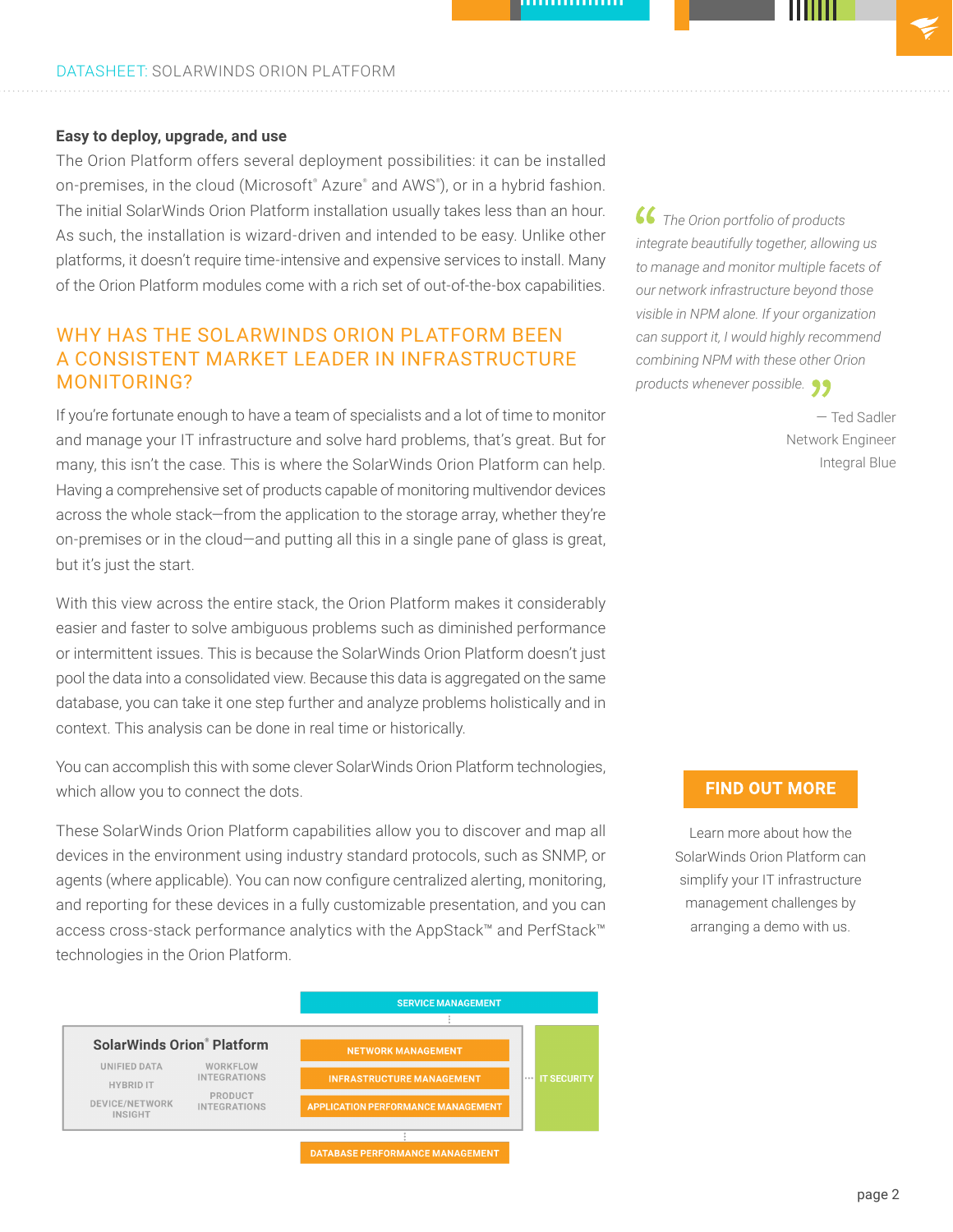## **Features:**

## UNIFIED DATA

The Orion Platform is a platform from a single vendor, and it delivers central visibility, correlated data, and control through a tightly integrated experience in a single pane of glass.

## **AppStack**

Performance issues can be some of the most challenging. Where the symptoms manifest may have no bearing on the root cause of the issue. With the [AppStack](https://www.solarwinds.com/topics/appstack) feature, you can see the application, all the underlying layers upon which it depends, and how they relate to each other. Instead of trying to cobble together this data yourself, the SolarWinds Orion Platform automatically maps it out for you. AppStack can take the data from all these layers, correlate it, and give you a top-to-bottom structure of your application. This ability to navigate all the layers and pinpoint root cause is great when working across multiple teams, helping them avoid finger-pointing.

## **PerfStack**

There are times when you need more advanced performance troubleshooting tools for difficult problems. This is where the PerfStack dashboard comes in. [PerfStack](https://www.solarwinds.com/perfstack) is a SolarWinds Orion Platform tool allowing you to drag and drop metrics to visually correlate data from multiple Orion Platform products into a single customized view. It's a digital whiteboard, if you will. This can help you determine whether a change that's been applied—a configuration update, for instance—has had a positive or negative impact on performance.

## **SolarWinds Orion Maps**

SolarWinds Orion Maps are a troubleshooting feature displaying a map of physical and logical relationships between entities monitored by the Orion Platform products you've installed. The [Orion Maps](https://www.solarwinds.com/orion-platform/use-cases/orion-maps) help you quickly isolate and identify critical health and performance issues. Introduced in SolarWinds Orion Maps 2020.2, you can now travel back in time to view the events of a map and its members—such as downtime, alerts, and status—using historical tracking.

## **SolarWinds Orion Platform Dashboards**

The SolarWinds Orion Platform [dashboards](https://documentation.solarwinds.com/en/Success_Center/orionplatform/Content/Core-Customizing-Web-Console-Menu-Bars-sw1382.htm) are a great example of the perhaps overused expression "single pane of glass", This is where users should see the key information for their organization or role at a glance. SolarWinds Orion Platform dashboards present a default view, have many out-of-the-box capabilities, and are highly customizable. There are multiple widgets designed to present a variety of information types, from maps to top-ten lists and many more. Users can customize widgets, change their position or layout on the dashboard, and add or remove widgets to suit their needs. Since the release of 2020.2, users also have the option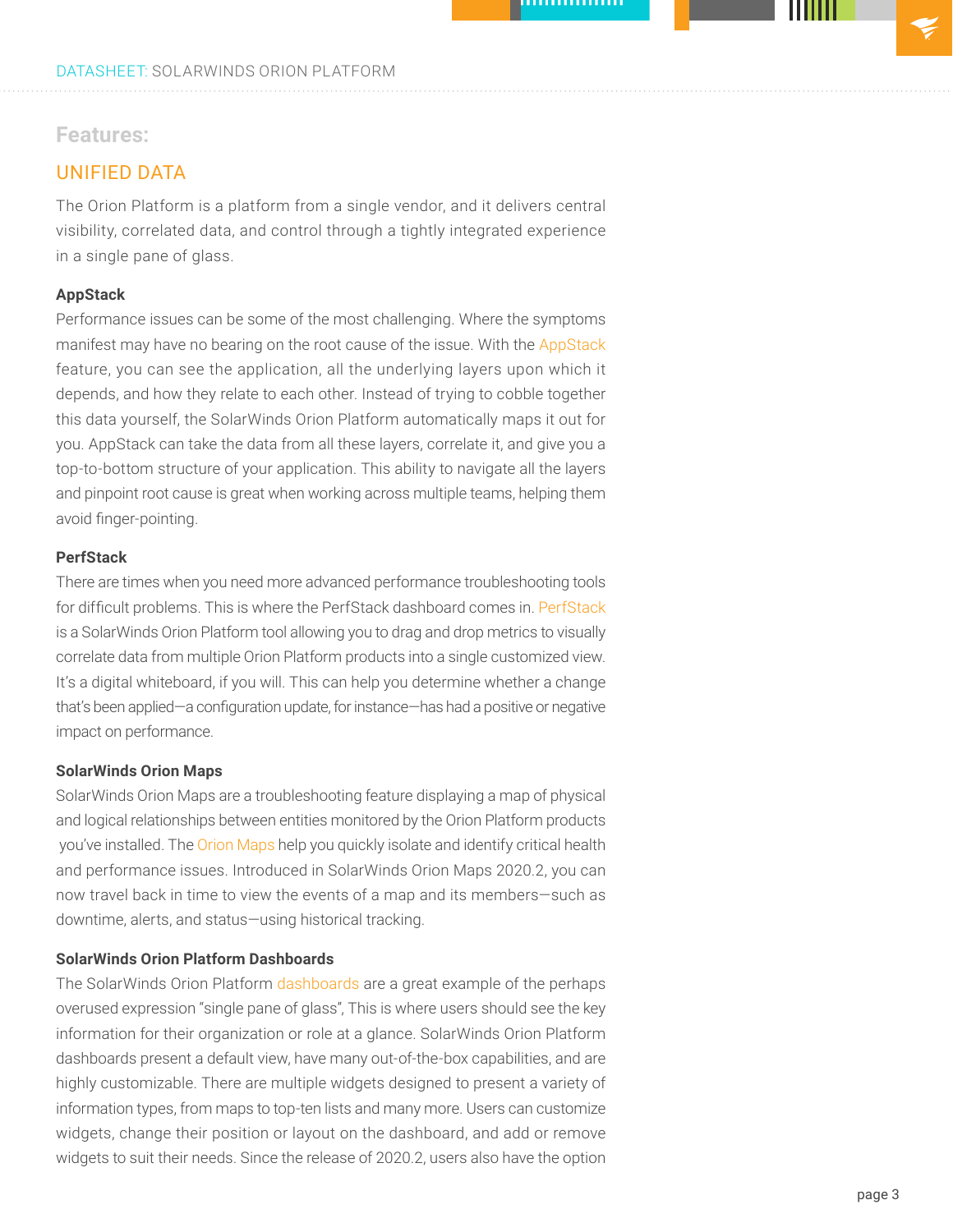to use modern dashboards. These are dynamic, data-driven dashboards offering four new and regularly refreshed widget types. This also introduces the possibility of role-specific dashboards, where different individuals can create and access their dashboards. You can also configure dashboards in a [NOC view](https://support.solarwinds.com/SuccessCenter/s/article/Create-a-NOC-View-Video?language=en_US).

## HYBRID IT

Hybrid cloud monitoring and deployment

## **Deployment**

The SolarWinds Orion Platform can now be deployed on-premises and in AWS or Azure cloud environments. Users must be on version 2019.4 or greater for this option. The following possibilities are supported:

- Cloud (main SolarWinds Orion Platform server and database in the cloud)
- Hybrid (additional polling engines in the cloud; main SolarWinds Orion Platform server and database on-premises)
- Hybrid (main SolarWinds Orion Platform server and database in the cloud; additional polling engines on-premises)

#### **Monitoring**

Several SolarWinds Orion Platform modules are capable of monitoring on-premises or SaaS-based applications and those on a cloud infrastructure. Similarly, SolarWinds Orion Platform modules can monitor on-premises and cloud-based infrastructure.

Here are some examples:

- SolarWinds Server & Application Monitor (SAM) can monitor AWS and Azure entities.
- With the PerfStack dashboard, you can correlate time series data to discover system and application insights. Gather information from network, host, application, virtualization, and storage elements across all hybrid IT infrastructures and applications.
- Use NetPath™ to monitor the entire network path to your cloud environment.
- Monitor cloud-managed wireless controllers and access points.
- Get agent-based, agentless, and API-sourced cloud infrastructure metrics.
- Monitor performance for databases on AWS and Azure, including RDS and Aurora.

## DEVICE/NETWORK INSIGHT

Troubleshoot advanced network devices

Networks today often contain complex hardware not well covered by standard monitoring tools. SolarWinds Network Insight™ in the Orion Platform—simplifies the management of complex network devices by providing the right information for each device's unique role in the network.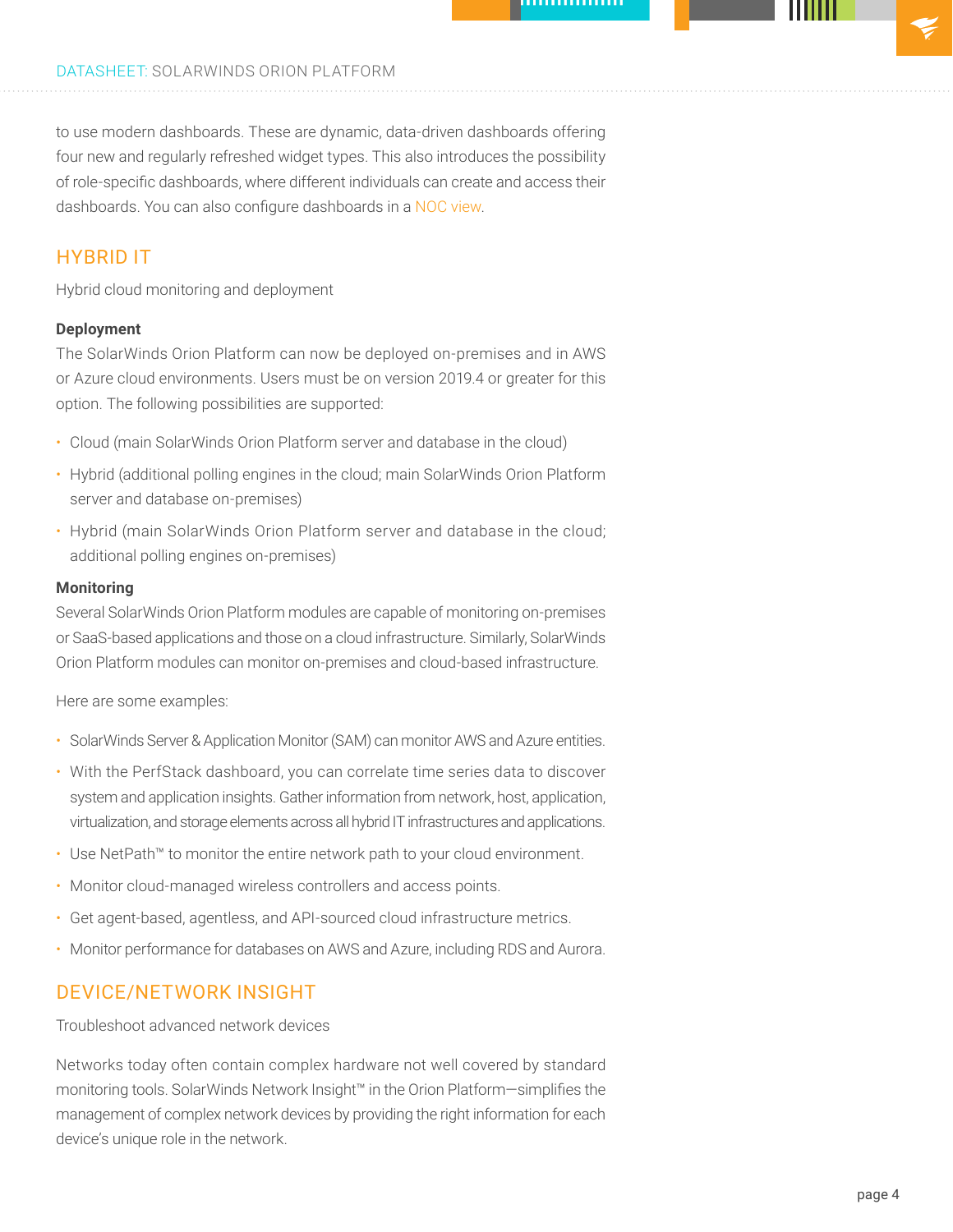Here are some examples:

- Help ensure service availability with health and performance monitoring for critical data center switches, such as Cisco Nexus®.
- Get visibility into virtual port channels and virtual device context and manage thousands of interfaces more easily.
- Automate the monitoring and management of your ASA firewall infrastructure in a single unified platform.
- Easily monitor the connectivity of VPN tunnels and user VPN sessions.
- Monitor every access list to detect or eliminate shadowed or redundant rules. Manage your entire application delivery environment with Network Insight for F5® BIG-IP® .
- Visualize component relationships and dependencies and isolate service issues using one interface.

## WORKFLOW INTEGRATIONS

Components of the Orion Platform shared with each module

#### **Alert Integrations**

In addition to having a consolidated view of alerts on the web console and dashboards, SolarWinds Orion Platform customers can also propagate alerts to SolarWinds Service Desk and ServiceNow. This enables the Orion Platform to automatically open tickets based on critical events defined within SolarWinds Orion Platform software.

With this integration, you can do the following:

- Automatically create incidents based on alerts triggering in the Orion Platform
- Synchronize the acknowledgment of SolarWinds Orion Platform alerts and ServiceNow and SolarWinds Service Desk incidents
- Automatically update, close, and reopen SolarWinds Service Desk and Service-Now incidents

#### **Scalability**

SolarWinds scalability engines are designed to provide monitoring and management for large enterprise-class infrastructures. Additional polling engines can be added as the number of elements to be monitored grows, while additional web servers scale to the number of supported users. With the [Enterprise Operations Console](https://www.solarwinds.com/enterprise-operations-console), you can centralize and simplify data management for multiple instances in a single consolidated view.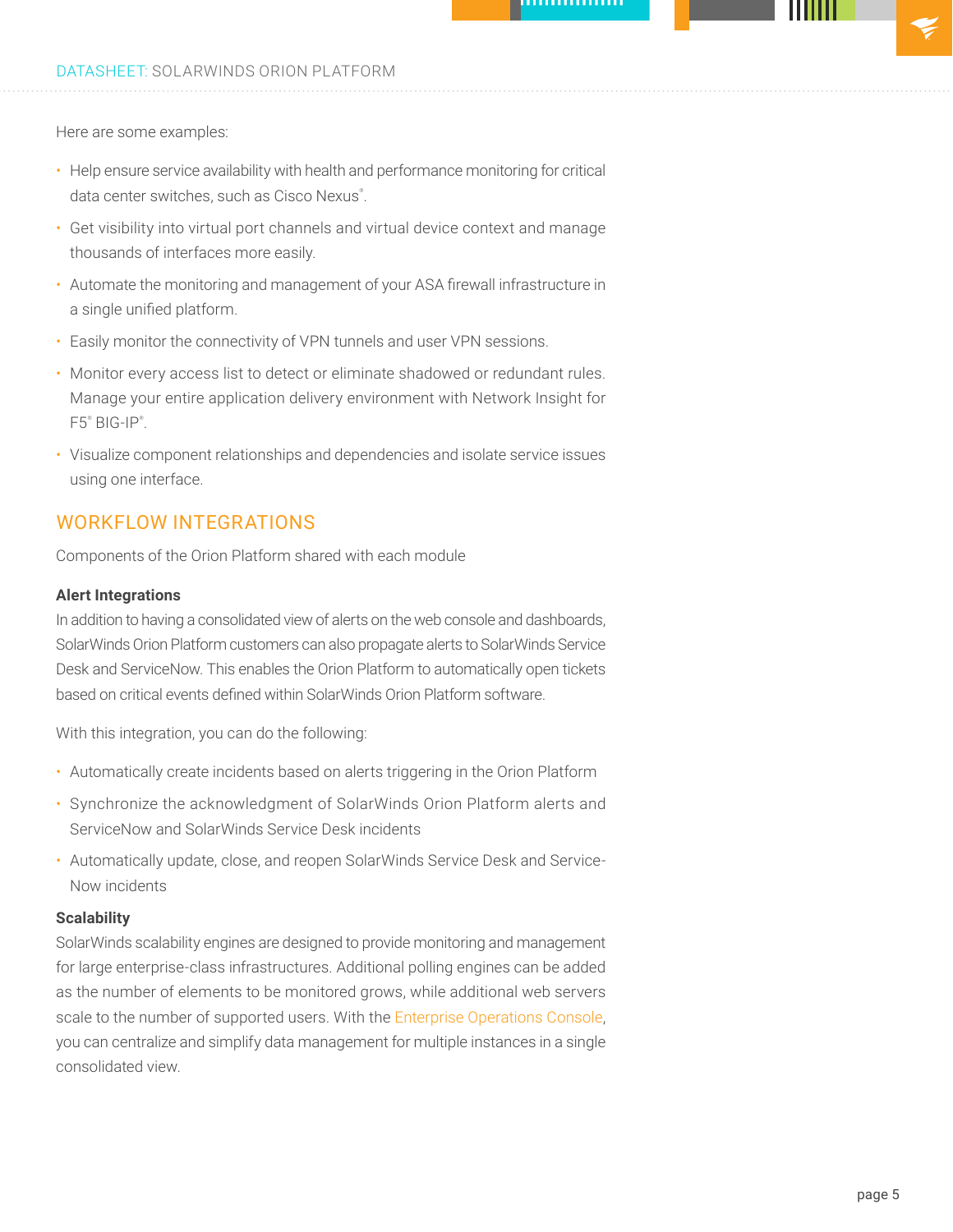## DATASHEET: SOLARWINDS ORION PLATFORM

## **High Availability (HA)**

SolarWinds Orion Platform HA provides failover protection for your server to reduce data loss when your primary server goes down. The SolarWinds Orion Platform Server can be failed over to a standby server in a different subnet or in the cloud, providing near-instantaneous automated failover. This guards against OS crashes, application failures, network connectivity problems, and database availability issues.

#### **SolarWinds Orion Platform Message Center**

The Message Center provides a view where you can see all events, alerts, traps, and syslog messages on your network. The interface allows for fine-grain filtering for information the user wishes to focus on. This filtering can be based on criteria such as the network object, type of device, vendor, IP address, and hostname. You can also specify the window of time. This applies to all SolarWinds Orion Platform products except for EOC SolarWinds, Engineer's Toolset™ (ETS), and SolarWinds Web Performance Monitor (WPM).

## PRODUCT INTEGRATIONS

Shared product components delivering a more in-depth technical understanding of the environment\*

The Orion Platform and its associated ecosystem is a key foundation of the broader SolarWinds IT operations management (ITOM) offering. This ecosystem involves the following SolarWinds products or modules, which are **installed directly** onto the Orion Platform:

- Network Performance Monitor
- NetFlow Traffic Analyzer
- Network Configuration Manager
- Log Analyzer
- Server & Application Monitor
- Server Configuration Monitor
- Virtualization Manager
- Storage Resource Monitor
- Web Performance Monitor
- VoIP & Network Quality Manager
- IP Address Manager
- User Device Tracker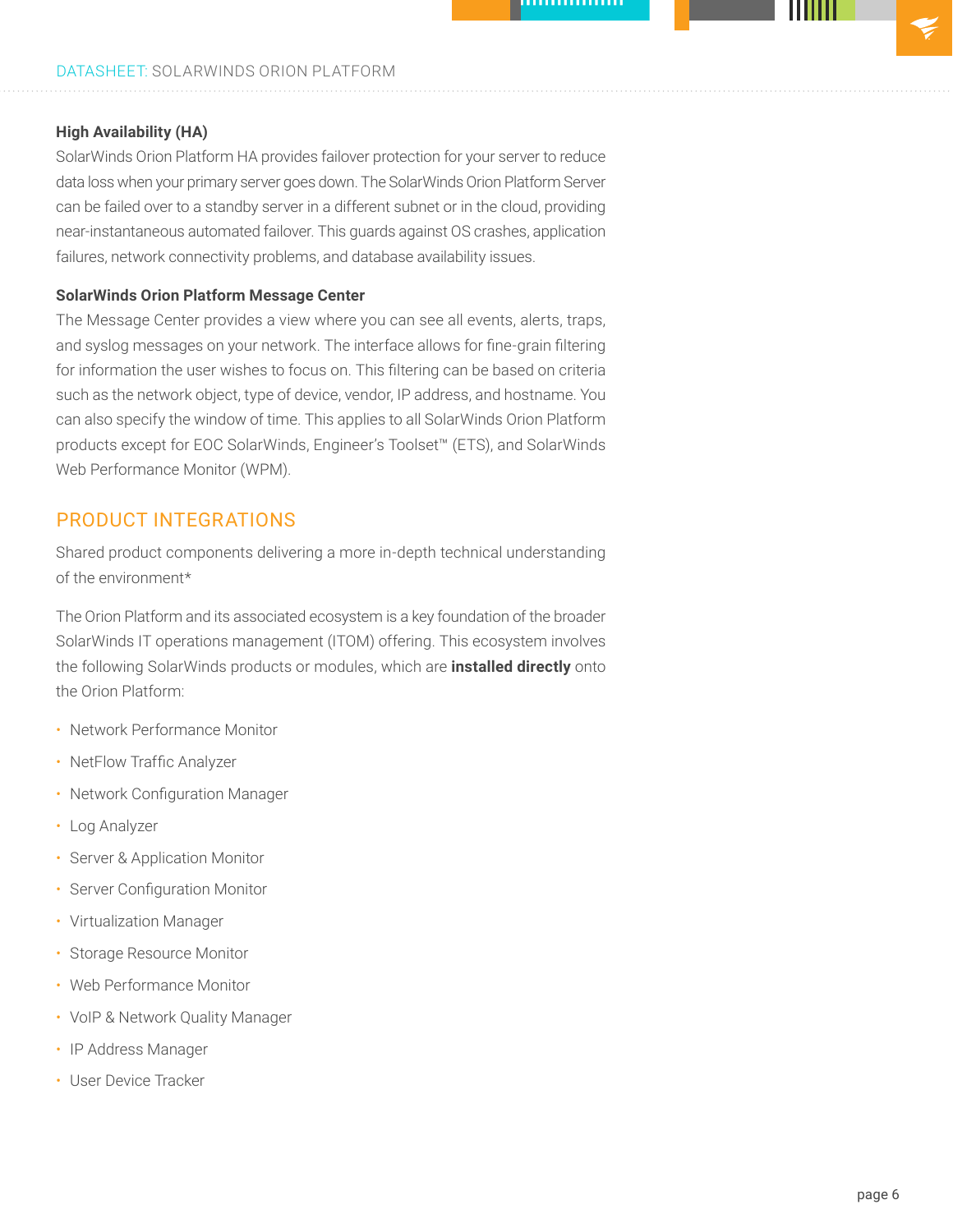This ecosystem also involves the following SolarWinds products or modules, which are **integrated with** the Orion Platform:

- Database Performance Analyzer (DPA)
- Patch Manager
- Service Desk
- Engineer's Toolset

The Orion Platform offers integrations with third-party applications/platforms such as ServiceNow—and interoperability with third-party infrastructure, such as switches, cloud platforms, hypervisors, and storage arrays.

## **Intra-Orion Integrations**

One of the great advantages the Orion Platform offers is the fact that its modules share the same back-end platform and database. This enables many modules to integrate and act on the same subset of data to provide an in-context approach to problem-solving beyond typical tool consolidation. We sometimes refer to this as "connected use cases."

Here's an example:

NCM <-> NPM:

- See when a configuration in the network service path has changed through integration with the NetPath feature in NPM.
- Identify performance or configuration issues on key network devices with Network Insight for Cisco Nexus, Cisco ASA, and Palo Alto Networks® devices.

#### **Extra-Orion Integrations and Process Automation**

The Orion Platform is an open platform allowing clients to integrate into the broader [ITOM](https://www.solarwinds.com/solutions/it-operations-management-solutions) ecosystem. This can be include ready-to-go integrations with other SolarWinds ITOM solutions or interoperability with third-party applications.

Here's an example of a ready-to-go integration (installer module available):

The Orion Platform Web Console <-> DPA

Storage administrators, network administrators, and DBAs often function within silos, using tools giving them an incomplete view of the factors capable of affecting performance. Integrating DPA with the [Orion Platform](https://www.solarwinds.com/solutions/orion) expands the information available in the Orion Platform Web Console, making it easier to determine the root cause of performance problems. You can view database instance information alongside other environmental factors to get a more comprehensive view of issues affecting users and your IT infrastructure.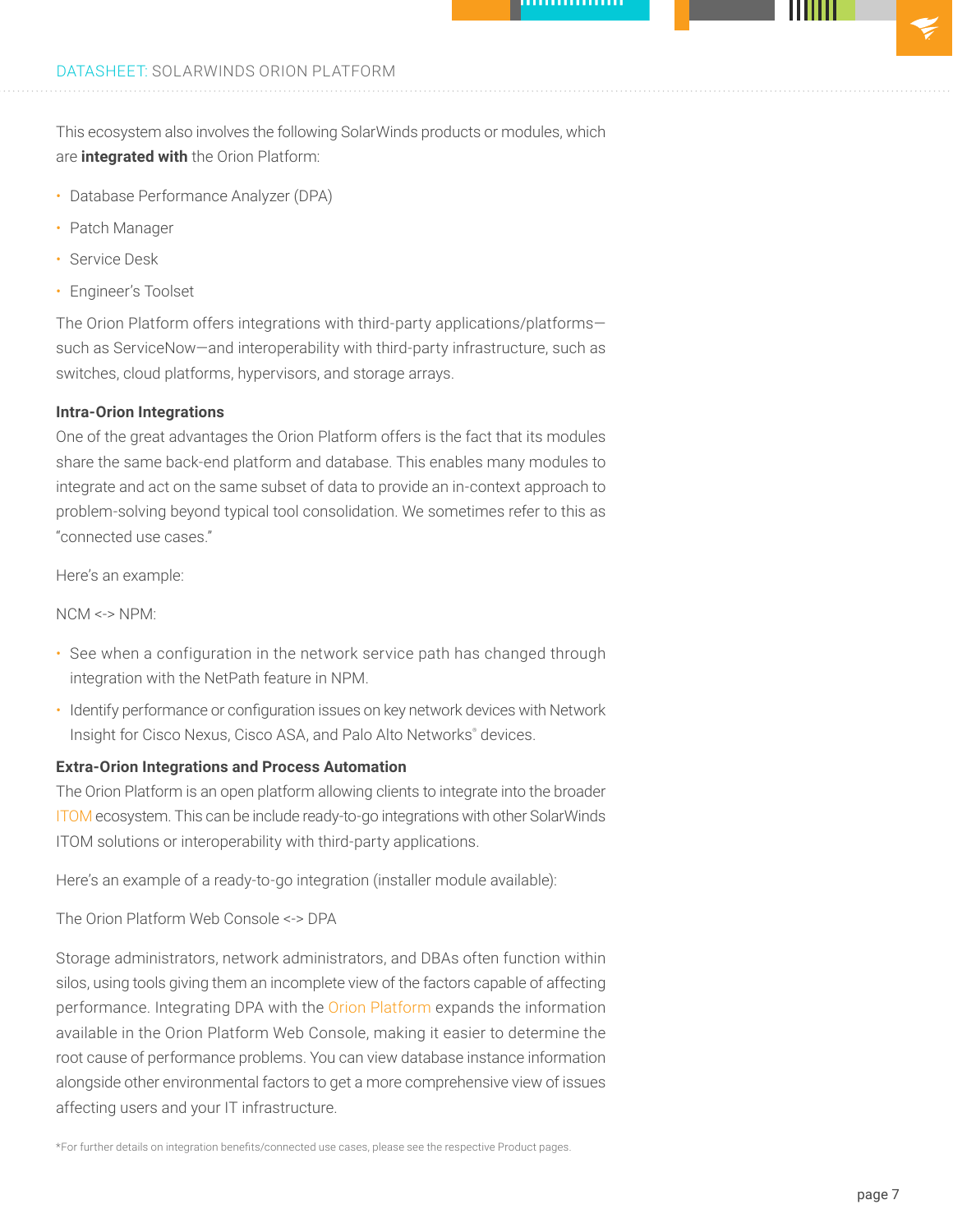## **The Orion Platform SDK/API**

The [SolarWinds Information Service \(SWIS\)](https://github.com/solarwinds/OrionSDK/wiki/About-SWIS) is a data access layer for the Orion Platform. It has its own SQL-like language called SolarWinds Query Language (SWQL). SWIS provides a kind of application programming interface (API) for the Orion Platform.

The **Orion Platform SDK** is an open-source software designed to make it easier for system administrators and developers to use SWIS. It can help you automate processes, integrate with other products, or access information from the Orion Platform. The Orion Platform SDK includes **SWQL Studio**, which is a graphical query tool for running SWQL queries. It also includes the [SwisPowerShell](https://github.com/solarwinds/OrionSDK/wiki/PowerShell) [PowerShell module.](https://github.com/solarwinds/OrionSDK/wiki/PowerShell)

## A NOTE ON SOLARWINDS ORION PLATFORM UPGRADES

Our aim is to have customers on the latest release of their software products. This will ensure they can take advantage of the most recent security updates, bug fixes, and performance improvements and benefit from our latest product features.

#### **Upgrade Options**

The ability to pre-stage upgrades, design upgrade planning reports, and use the temporary license key option to support migrations makes it easier than ever to stay up-to-date with your software.

#### **Staged Upgrades**

This feature has resulted in some customers upgrading the Orion Platform in as little as 36 minutes (from release 2019.4), down from 3.5 hours for their previous upgrade.

For more information on installing and upgrading the Orion Platform, see our documentation [portal here.](https://support.solarwinds.com/upgrade-resource-center)